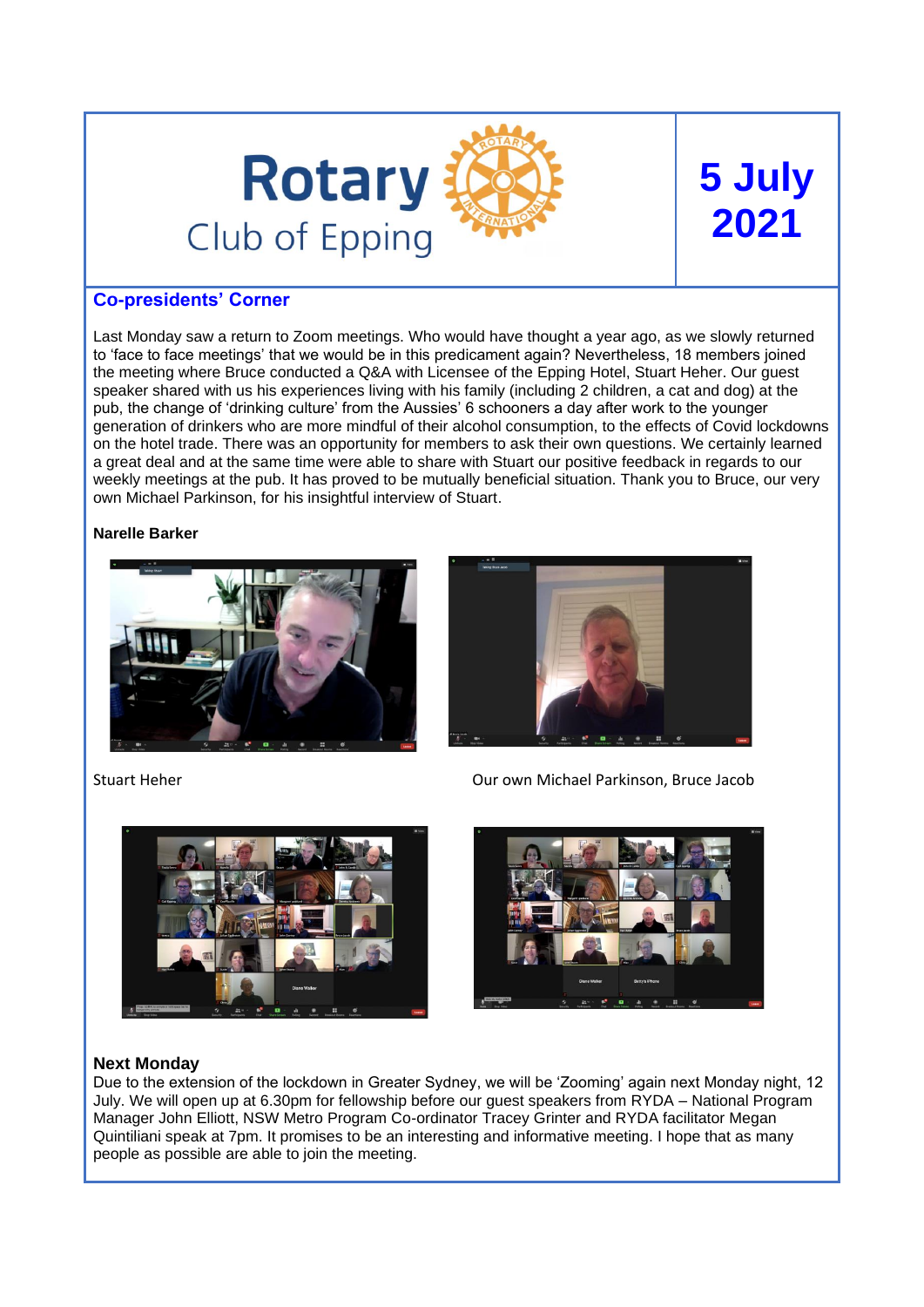#### Zoom details are:

#### **Link to Join Zoom Meeting**

**<https://us02web.zoom.us/j/5526138035?pwd=ZVRMTnRwTEdPYndKUUFkYUVjT2J0QT09>**

#### **Meeting ID: 552 613 8035 Passcode: 866069**

The meeting is 7pm – 8pm with fellowship commencing online at 6.30pm.

#### **Changeover Update**

We are expecting to hold our Changeover at the Epping Club on either 9 or 16 August, but will confirm as soon as we are able.

#### **International**

For those members who were going to attend the 'Cocktails and Canapes by the Bay' at the home of Craig and Diana Gallagher, the new date is Saturday 16 October. Fingers crossed there will be no lockdowns or restrictions to prevent this fundraiser for San Isidro School going ahead.

# **Epping Community Gardens update**

Wednesday saw the next step in the development of the Community Garden. The concrete slab pour for the garden shed. The shed will store all the gardening equipment needed for the staff and students. The garden shed has been ordered and will be ready in the next 3-4 weeks.

#### **Peter Garrard**



# **Looking for Bright Ideas to Help Others**

Epping Rotarians are very imaginative, as past projects to help others have shown. We are now asking for suggestions for projects to support our local community or overseas that may be eligible for a Rotary Foundation District grant.

Grants for our local community can be as much as \$3,000 (to be matched by our club) and \$6,000 for projects overseas (also to be matched by our club). Projects need to be started and completed in this Rotary year. Last year a district grant was used to start our community garden at North Epping PS.

Applications for grants need to be submitted to the District Committee by 15 July 2021 so please contact me ASAP if you have any ideas.

#### **Monica Saville Rotary Foundation Director**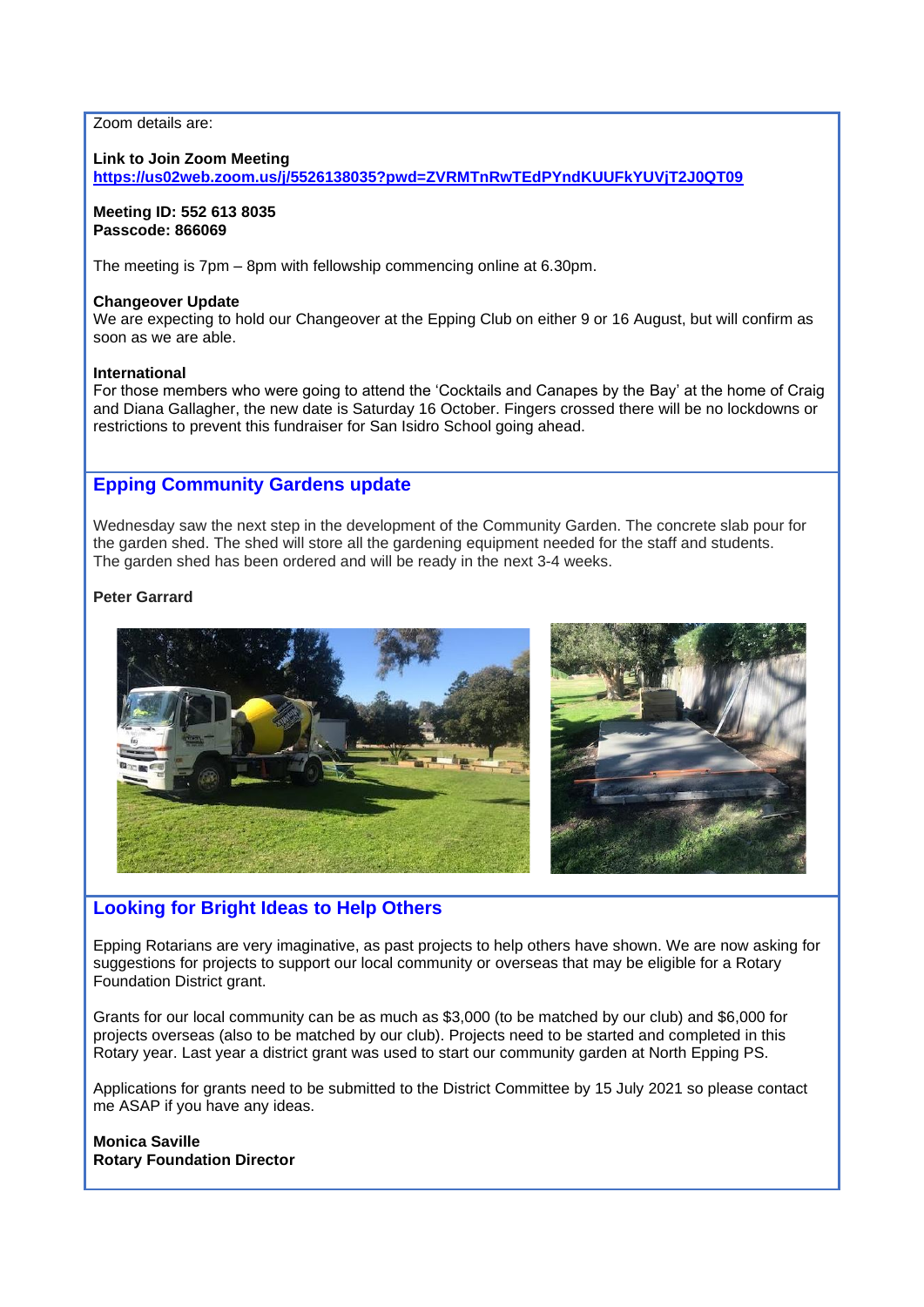#### **The Mystery of the Abandoned Clothes**

**An Epping Rotary Club Event**



I was sorry I had not included my knitted balaclava in my kit as traces of a morning frost were still damp and cold enough to infiltrate the layers of my vest and outer garments. I was greeted by a small assembly of fellow Rotarians and friends as I climbed out of my car.

I had given the intended route some considerable thought. In these times, a track wide enough to allow two parties to pass without one infecting the other with an unintentional spray of Covid 19 seemed desirable. I had sought a path not likely to be infested with leaches and lawyer vines or moss covered tree roots and slippery stones. It was important that there should be a minimum of uphill grunt and downhill out of control sliding and that sort of thing.

'Brown's waterhole,' I suggested brightly.

This drew little response. It didn't seem to matter. Despite my concerns, those present seemed less interested with the itinerary than with the opportunity to connect with one another and to carry out some necessary muscle stimulation in the most important places and in the least painful way.

A steep fire trail led down to a whale-like rock formation and then to a creek crossing. I always experienced my greatest anxiety at this point. It was the place most likely to cause considerable wetness at best, or a compound fracture at worst. To my delight, loose stepping stones and slime covered surfaces had been replaced by a plank of wood. A member of our group had thoughtfully created this bridge the day before. It had required a considerable inconvenience to drag it out of who could imagine where and to place it across this dangerous obstacle.

The bell birds were tinkling their bells in warning to the cockatoos that were flying in formation, screeching and intimidating. They were demanding their right to inhabit the best hollow tree trunks and branches in the suburb. There was some impressive Real Estate available. Smooth, grey gums stood tall and magnificent creating an environment that is unique to this corner of the world.

There was a pile of garments on a rock beside our path. A hot pink fluffy jacket, a light grey base layer and a pair of black gloves were all neatly folded. Instinctively we looked down the embankment. Perhaps we were searching for a body. Maybe a partially clad or even naked person was lying concealed among the rainforest saplings and scrub. Could it be that a Bogle and Chandler style mystery was about to unfold? It had happened on New Years Day back in 1963 on the banks of the same river and just a few kilometres downstream from where we were now standing. We would be first on the scene and have our pictures in all the tabloids. It was an intriguing thought.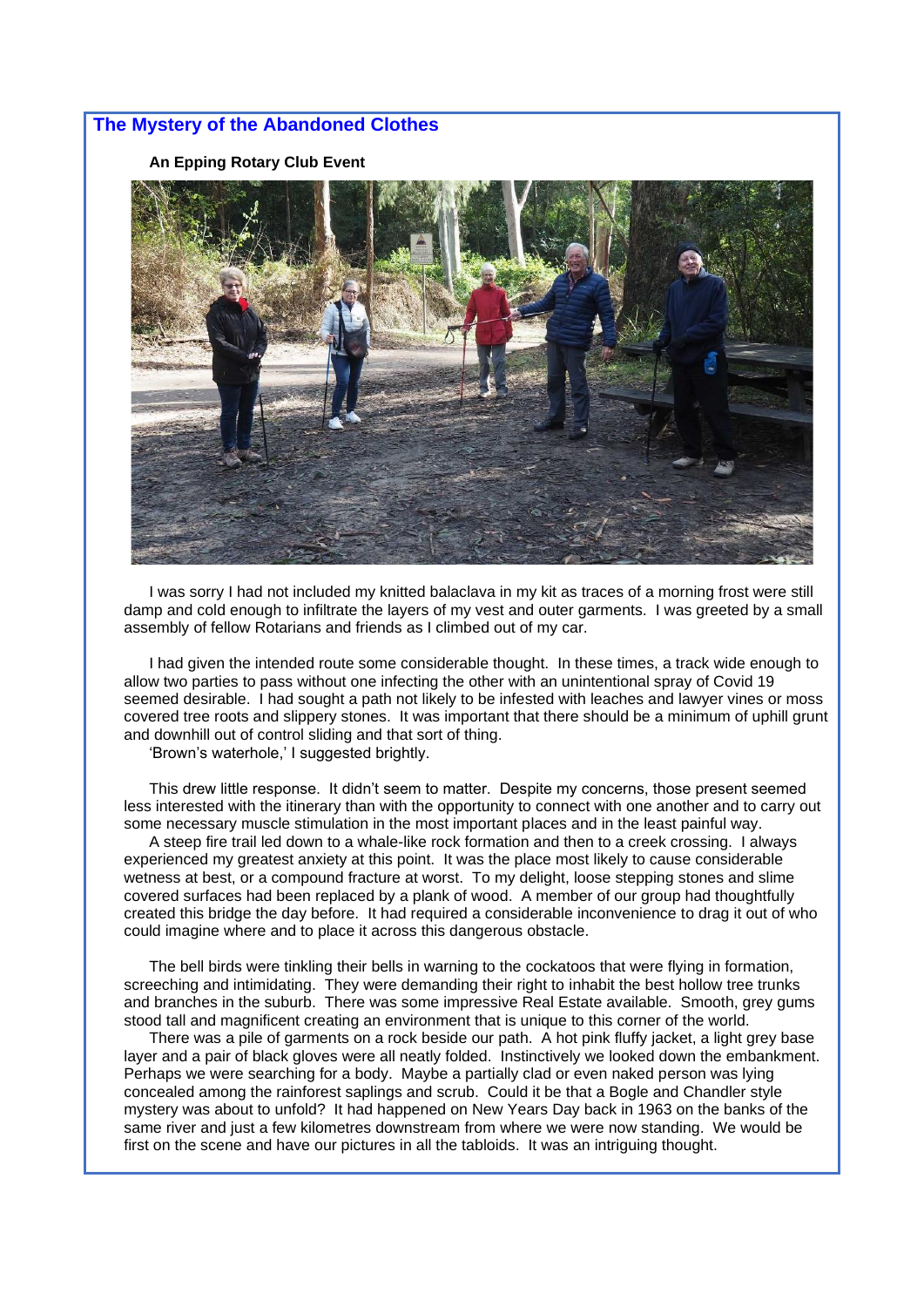One in our party prodded tentatively at the clothing with her walking pole. Perhaps she was searching for traces of blood. Vomit maybe. Bogle and Chandler had vomited. There was none here. We walked on. The turnaround point was soon reached. Brown's Waterhole; once a place where children happily swam and played on a sandy beach was now a place of broken plastic bottles and detergent contaminated water. But it did have a picnic table. But was it a Covid free picnic table? I hoped it was.

I distributed the Tim Tams and then hijacked a passing walker to operate a camera for us. I wanted to record the happy occasion: the Tim Tams, the picnic table and us. He took our photograph and in return, I rewarded him with a Tim Tam. He seemed pleased by this. We exchanged pleasantries. It occurred to me that for him, this might turn out to be the highlight of his day.

How little we know of our fellow humans. We pass them in the street or in this case, on a bush track. Two life journeys briefly intersecting and creating a moment that can never be erased. I liked the thought and pondered it all the way back to the pile of garments.

They were still there but they were different. Somebody had removed some of the evidence. I was again reminded of Dr Bogle and Mrs Chandler. Her handbag had been removed sometime before the police had arrived. The culprit was never found. Neither was the murderer.

Tentatively, we walked on. An uncertain menace now hung in the frosty air. I zippered up my jacket and shoved my hands deep into my pockets.

A young girl was coming towards us. Her outer garments looked familiar. She was wearing a pair of black gloves and a light grey base layer. Was she the owner of the clothes? It seemed she was. She appeared happy and unconcerned for her safety and for her remaining and seemingly abandoned possessions.

We completed the walk in less that ninety minutes and that included the short forensic investigation of the abandoned clothes. According to an average of the distance measuring devices belonging to members of our group, we had covered 6.3 kilometres. Not bad for a company where the average was 61!

Should anyone reading this like to join us, we meet every Thursday morning at 8.30am at North Epping Bowling Club. Can you see yourself in the picture at the top of this page? Then why not come along? You would be most welcome.

You can phone me anytime. Trevor McAlister on 0449126896

#### **RYDA turns 20!**



2001 was a red-letter year in many ways – digital television arrived in major state capitals across Australia, Fellowship of the Rings won the Oscar for Best Cinematography, Australia mourned the loss of cricketing great, Sir Donald Bradman and the world watched on in horror as the twin towers fell in New York. For many these events feel like they happened yesterday when in fact, they were a generation ago. Another important thing happened in 2001 – a road safety education program for teens, now known as RYDA turned a serious need into sustained action.

Read more in the newsletter <https://rse.org.au/issue-38/>

# **A Rant from Trevor**

What do you think of his most recent letter to **'Rotary Down Under'**? You haven't seen the article? Then perhaps you might take a look and find out if it triggers the same response. …..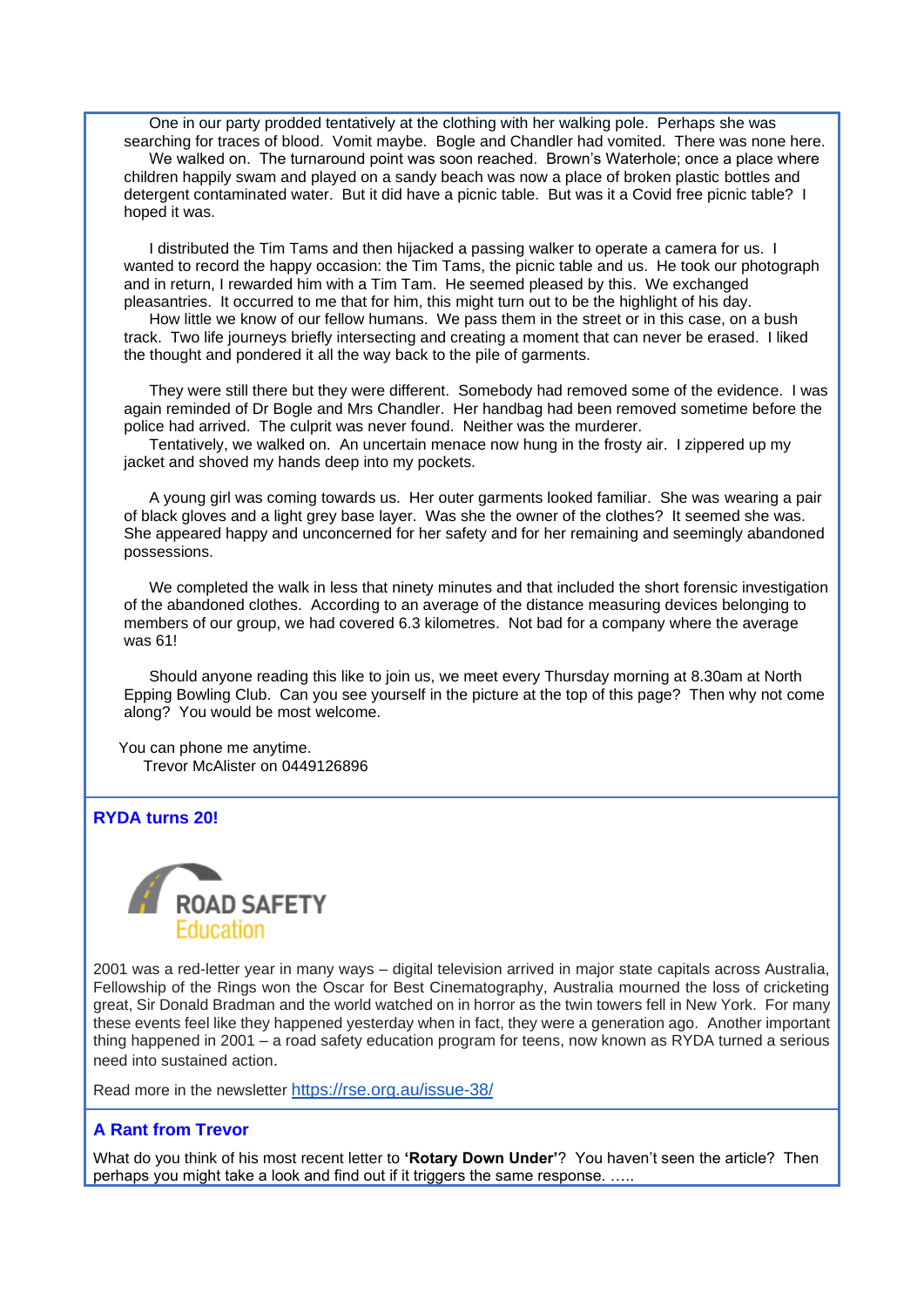# Dear Editor,

I write in reference to your article 'Capturing the Cool Kids'. It is in the last issue of 'Rotary Down Under'. While I do my best not to be critical of this fine magazine, I cannot help but to be appalled at the kind of commentary which expands on the 'bleeding obvious' and which seems to say so much without saying anything. Nowhere does Mr Brown offer one suggestion of any practical worth as to how we can gather his so-called 'Cool Kids' into our fold. Where does Mr Brown come from and what world does he inhabit? Over here in this country we stopped referring to kids as being 'cool' (or 'hot') about the time I started shaving.

Sadly, Mr Brown has not given us one strategy which our Club could use to attract the young professionals and the so called, 'cool kids' along to our meetings and participating in any of our projects.

I may be a little harsh in singling out Mr Brown as this sort of failure is regularly repeated in the pages of this and previous issues of 'Rotary Down Under'. Every one of us is concerned about the falling membership in our Clubs. But nobody ever seems able to suggest some strategies which might actually work

I actually happen to love our little group of committed Rotarians who meet every Monday evening around 6.00pm. For our size, we make a significant contribution to our community. It saddens me to see this organisation slowly withering before my eyes. We are surrounded by young families and professional people whose priority is to do their best for their families while paying off the outrageous mortgages that are expected if one is to sleep under a roof in this suburb. Many are newly arrived Australians who come from an entirely different culture to ours.

So come on please, let us have some useful dialogue that gives us some strategies which might actually turn our declining membership around and enable us to market ourselves more effectively to the so called 'cool kids' in our community.

Yours sincerely,

#### **Trevor McAlister (Epping Rotary Club)**

# **Julie Jones- past Epping Member now President of Woy Woy**

On Friday 25 June, Julie Jones became President of the Rotary Club of Woy Woy so Di Walker and I went to support her. It was a lovely evening where she had some of her former neighbours from North Rocks also in attendance. Julie is one of the few Presidents to have the Club changeover before the Covid lockdown.

**Deretta**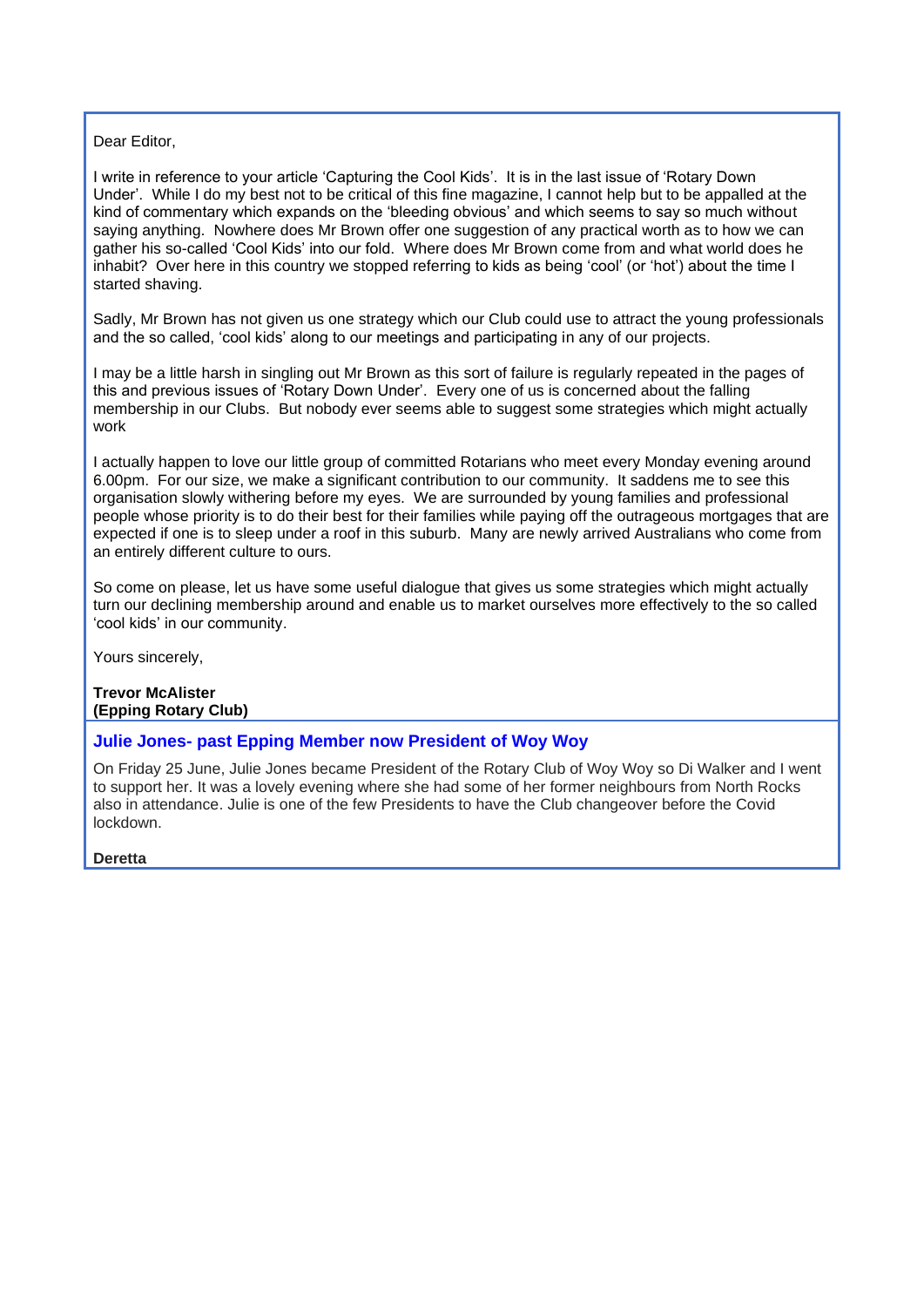

# **District Governor's Welcome**

#### **Thank you - PDG David Clark and team**

Rotary changeovers, whether in person or virtual, are an opportunity to acknowledge the tremendous effort undertaken by all involved at every level throughout the Rotary year.

The movie *Groundhog Day* springs to mind. Coming out of hibernation, Daye as DG, was on the road every detection covering the entire district. Dave has made up for where COVID restricted him at the start of his term. Thank you Narda for your support of Dave, as the role of DG isn't a one year or one person job. A lot goes on behind the scenes to keep the show rolling and a huge team of; committee chairs, assistant governors, sub committees, club presidents and executives.

The John Hopkins University survey estimated a total of expended hours at 47 million volunteer hours' worth US\$850 million. No wonder you feel like a battery recharge is required this week. DG Dave's' report mentioned examples where District 9685 clubs have delivered outstanding, life changing projects. These are the tip of the Rotary service iceberg. So many people have contributed countless hours of effort and expertise to ensure that D9685 remains as the premier district in Australia and ranks highly worldwide. Thank you!

Congratulations for what was achieved in 2020-21, and now, I'm asking you to do it all over again.

#### **District Governor Lindsay May** Who am I?